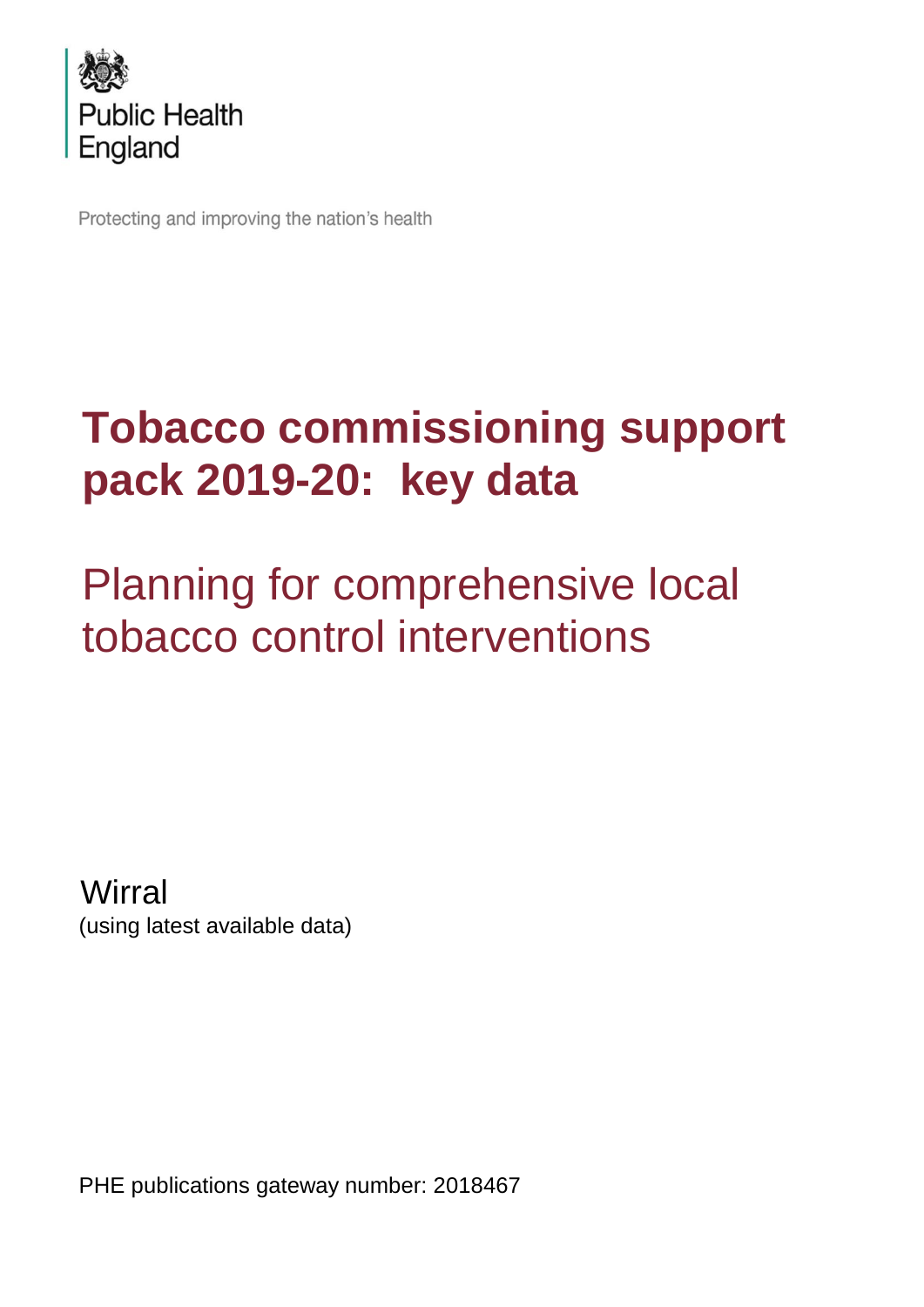# **Introduction**

Smoking continues to kill 78,000 people in England every year and is the number one cause of preventable death in the country, resulting in more deaths than the next six causes combined. Tobacco use is also a powerful driver of health inequalities and is perhaps the most significant public health challenge we face today. To fully understand how your local tobacco control network is responding to these problems, locally and nationally held data can be used. Data relating to local areas' targeted tobacco control interventions are not collected nationally, though should be available at a local level. The new [Tobacco Control Plan for England \(2017\)](http://www.gov.uk/government/publications/tobacco-control-plan-delivery-plan-2017-to-2022)<sup>1</sup> and the [Tobacco Control Delivery Plan](https://www.gov.uk/government/publications/tobacco-control-plan-delivery-plan-2017-to-2022)<sup>2</sup> challenges localities to identify and target their populations in most need of quit support.

This pack aims to signpost to available tools and datasets to support your work in making the case for local tobacco control interventions. Feedback and debate on the range of tools and datasets available nationally is encouraged, as well as an opportunity to champion the use of local data sources and analysis. The tools referenced within this pack are routinely updated with the latest datasets. Readers are reminded that this resource is comprised of extracts from the tools referenced at time of publication (October 2018) and are encouraged to access the tools directly for the most upto-date data.

# **Reducing health inequalities**

**Socio-economic gap in prevalence Smoking prevalence 18+ (Odds ratio District level, APS 2017) (District level, APS 2017)**





Smoking rates are much higher within certain groups and deprived communities. Smoking is around twice as common among people with mental disorders, and more so in those with more severe mental illnesses (estimates vary between 37% and 56% $3$ ). Lesbian, gay and bisexual communities are also significantly more likely to smoke, as are the long-term unemployed, and some minority ethnic groups, which also have gender disparities. Helping disadvantaged smokers quit is the best way to reduce health inequalities. Commissioners are encouraged to identify their communities most in need and target evidenced based interventions accordingly.

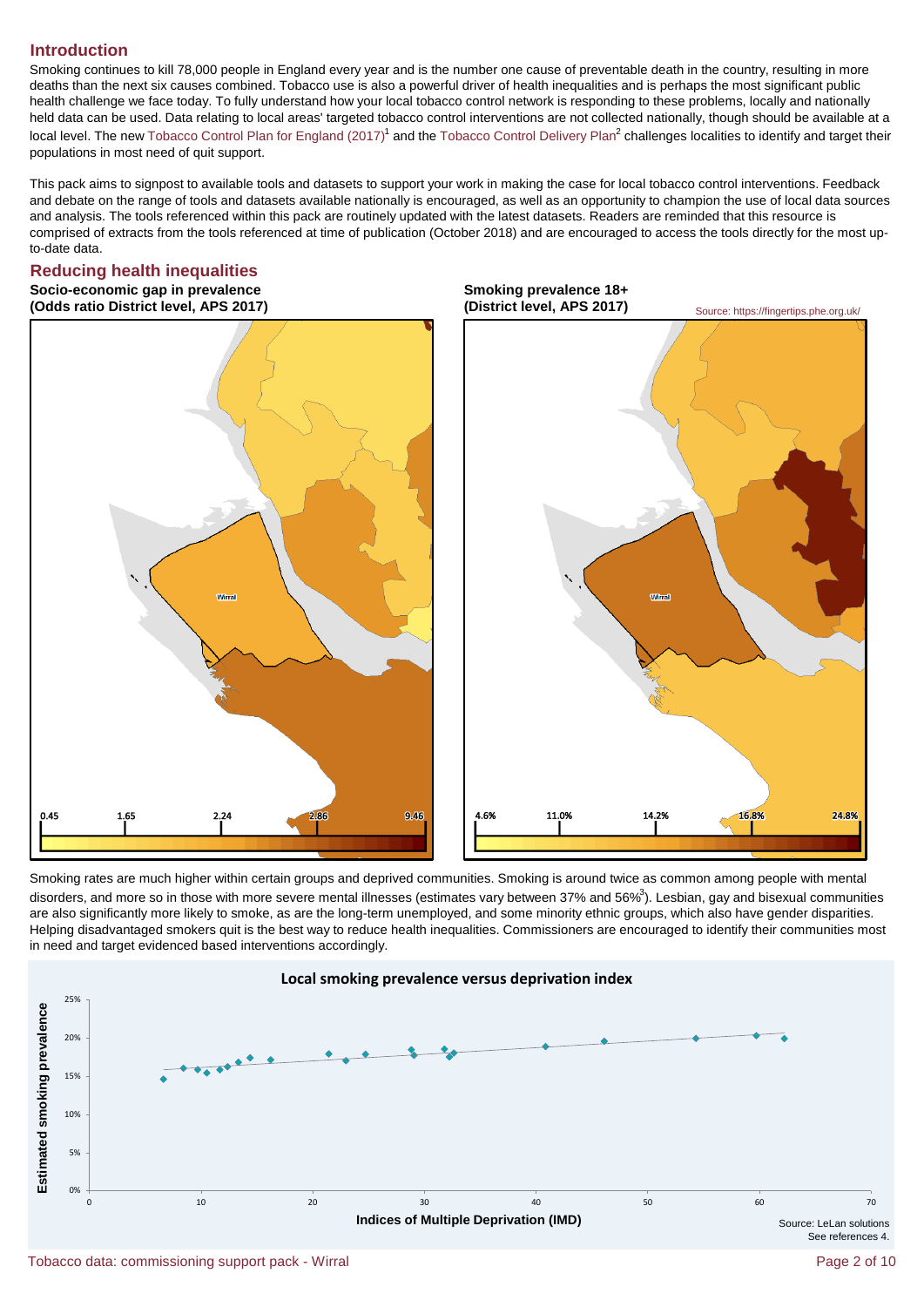# **Youth smoking prevalence**

Regular smoker, modelled prevalence age 15 (Ward level)



There are several risk factors associated with increased likelihood of smoking initiation among young people. The following are associated with higher odds of youth smoking: exposure to parent, carer, sibling and peer smoking, lower socio-economic status, higher levels of truancy and substance misuse<sup>5</sup>. Smoking prevention is therefore not achieved by youth targeted interventions alone.

NICE guidance for smoking prevention suggests that school based interventions, mass media interventions and enforcement to restrict illegal access to tobacco among young people are effective $6.7$ . The impact of these interventions are considered more effective when delivered as a package of multi-component interventions in family and community settings, particularly where there is an increased emphasis on reducing adult smoking through cessation<sup>8</sup>.

#### **'Securing a Tobacco Free Generation' resources**

These resources have been created with content from Public Health England's national conference 'Working together to secure a tobacco-free generation'. The conference, delivered in association with the UK Centre for Tobacco and Alcohol Studies (UKCTAS) and Action on Smoking and Health (ASH) attracted delegates from across England working at national, regional and local levels to focus on effective strategies for tobacco control.

The resources include video presentations, instructions for facilitated discussion and tools for planning tobacco control interventions and can be used to i) facilitate delivery of local seminars, and ii) to inform planning of tobacco control interventions.

[http://ww](http://www.prezi.com/ovi0oixi92oy/working-together-to-secure-a-tobacco-free-generation)w.prezi.com/ovi0oixi92oy/working-together-to-secure-a-tobacco[free-gen](http://www.prezi.com/ovi0oixi92oy/working-together-to-secure-a-tobacco-free-generation)eration



Current data sources for youth smoking prevalence are:

The Children and Young People's Health Benchmarking Tool: <https://fingertips.phe.org.uk/profile/child-health-profiles>

The Smoking, Drinking and Drug Use Amongst Young People in England survey 2016: <https://digital.nhs.uk/data-and-information/publications/statistical/smoking-drinking-and-drug-use-among-young-people-in-england/2016>

The What About Youth survey:

<https://digital.nhs.uk/data-and-information/areas-of-interest/public-health/what-about-youth-study>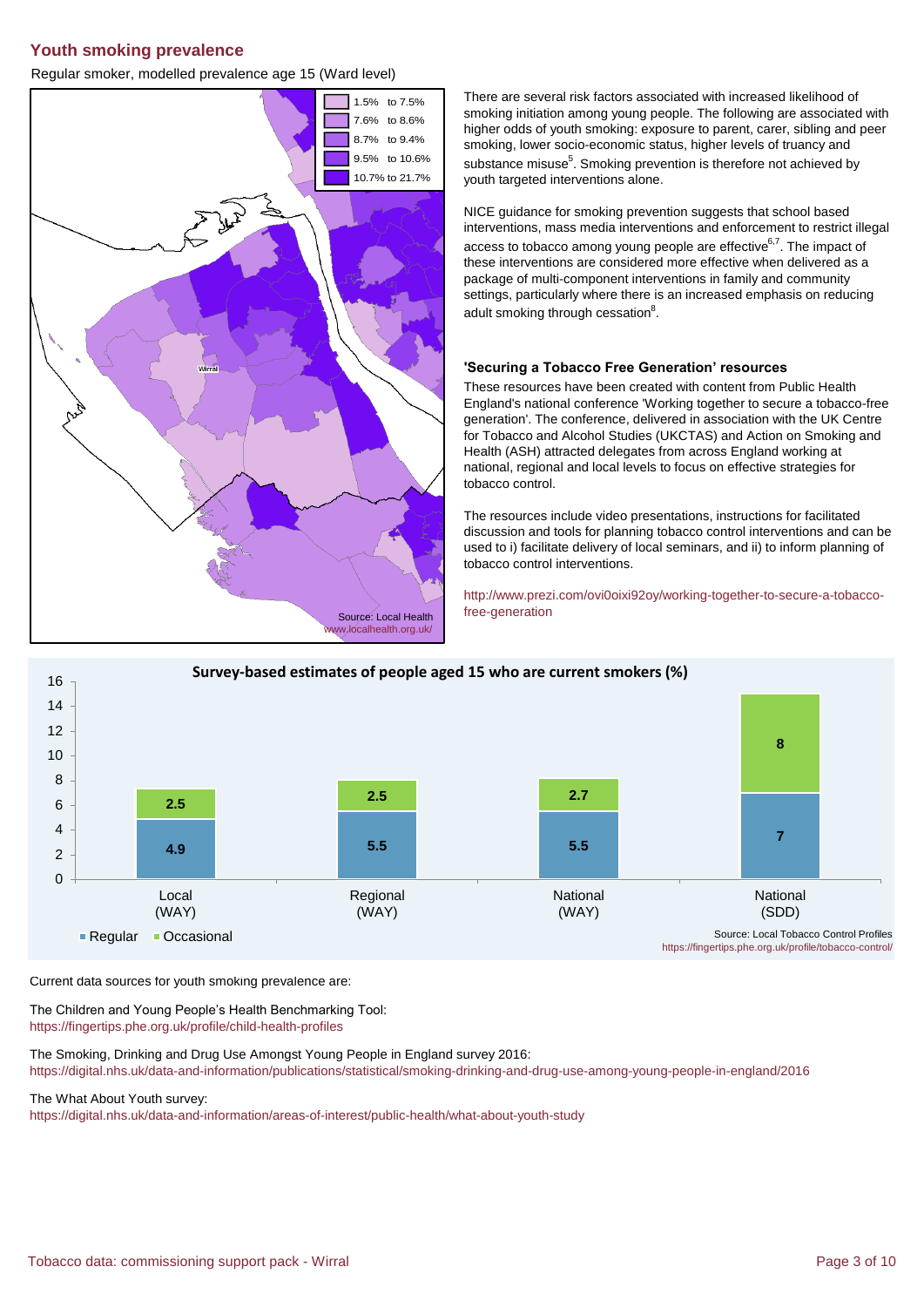# **Family poverty**

Approximately half of all smokers in England work in routine and manual occupations. Workers in manual and routine jobs are twice as likely to smoke as those in managerial and professional roles and unemployed people are twice as likely to smoke as those in employment. Ill-health caused by smoking is therefore much more common amongst the poorest and most disadvantaged in society.

When expenditure on tobacco is taken into account, around 500,000 extra households, comprising over 850,000 adults and almost 400,000 children, are classified as in poverty in the UK compared to the official Households Below Average Income figures. This shows that tobacco imposes a real and substantial cost on many low-income households.

It is important, however, to avoid concluding from these results that a suitable policy response would be to reduce tobacco taxation to make tobacco products more affordable. Previous research shows that increases in tobacco taxation are potentially a progressive measure in economic and health terms because poorer smokers are more likely to quit, and young people less likely to take up smoking, when tobacco prices increase because poorer households and young people are more sensitive to price increases<sup>9</sup>. Indeed, raising tax is the only tobacco control intervention which has been proven to have a greater effect on more disadvantaged smokers at population level and so contribute to reducing health inequalities<sup>10</sup>.

#### See also

[http://as](http://ash.org.uk/category/information-and-resources/health-inequalities/health-inequalities-resources/)h.org.uk/category/information-and-resources/health-inequalities/health-inequalities-resources/ Estimates of poverty in the UK adjusted for expenditure on tobacco:



Source: Estimates of poverty in the UK adjusted for expenditure on tobacco www.ash.org.uk/information-and-resources/health-inequalities/health-inequalities[r](http://www.ash.org.uk/information-and-resources/health-inequalities/health-inequalities-resources/estimates-of-poverty-in-the-uk-adjusted-for-expenditure-on-tobacco)esources/estimates-of-poverty-in-the-uk-adjusted-for-expenditure-on-tobacco

#### **Smoking in the home**

In this survey, over 8 in 10 adults in the North West region said that they do not allow smoking anywhere in their home or only in places that are not enclosed (such as in the garden or on a balcony). Only a minority (12%) stated that they would allow smoking anywhere in their house, or only in some rooms.

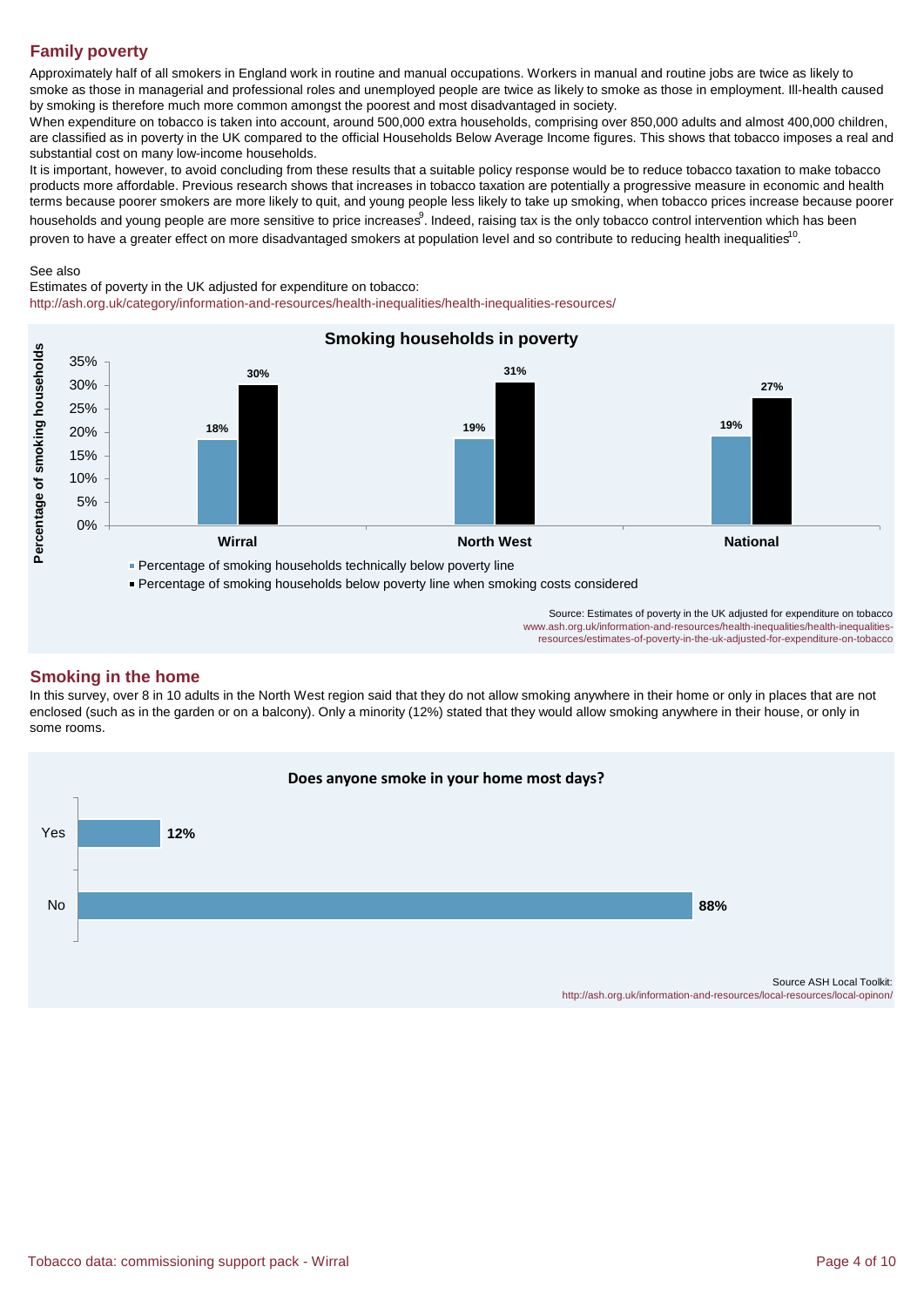# **Societal cost of tobacco control**

Working together, ASH, the Faculty of Public Health, the Local Government Group, FRESH North East, Healthier Futures and Public Health Action have produced the Local Tobacco Control Toolkit. This provides local public health professionals with a set of materials to use with Councillors and other stakeholders to help ensure that tackling tobacco use is high on the local public health agenda. The online tool allows for analysis down to the local district and ward level.

Together these resources will allow you to:

- demonstrate the scale of the harm locally caused by tobacco use and the contribution this makes to health inequalities,
- demonstrate the cost to local communities, local economies and service providers,
- demonstrate the evidence of effectiveness of local action on tobacco and health.

The materials are designed for you to easily integrate local data from th[e Local Tobacco Control Profiles a](https://fingertips.phe.org.uk/profile/tobacco-control/)nd the [NICE Return on Investment](https://www.nice.org.uk/About/What-we-do/Into-practice/Return-on-investment-tools/Tobacco-Return-on-Investment-tool) tool.



of about £31.9m each year.

Source: ASH Ready Reckoner 2018 Edition. Version 6.8 (25 May 2018) [http://a](http://ash.org.uk/category/information-and-resources/local-resources/)sh.org.uk/category/information-and-resources/local-resources/

# **Cost of smoking to social care**

**The total additional spending on social care as a result of smoking for adults aged 50 and over during 2016/17 in Wirral was approximately:**

# **£10,099,960**

Total local authority spending on social care for adults aged 50 and over in 2016/17: **£5,522,280**

Total spending by self-funded individuals aged 50 and over on social care in 2016/17: **£4,577,680**

Research shows that smoking not only contributes to the social care bill but also has a significant impact on the wellbeing of smokers who need care on average nine years earlier than non-smokers.

 [www.a](http://www.ash.org.uk/SocialCareCosts)sh.org.uk/SocialCareCosts The information in this extract synthesises data based on an analysis by Howard Reed of Landman Economics, for Action on Smoking and Health, entitled "The Cost of Smoking to the Social Care System in England" June 2014. The full report was updated in January 2017 and can be downloaded at: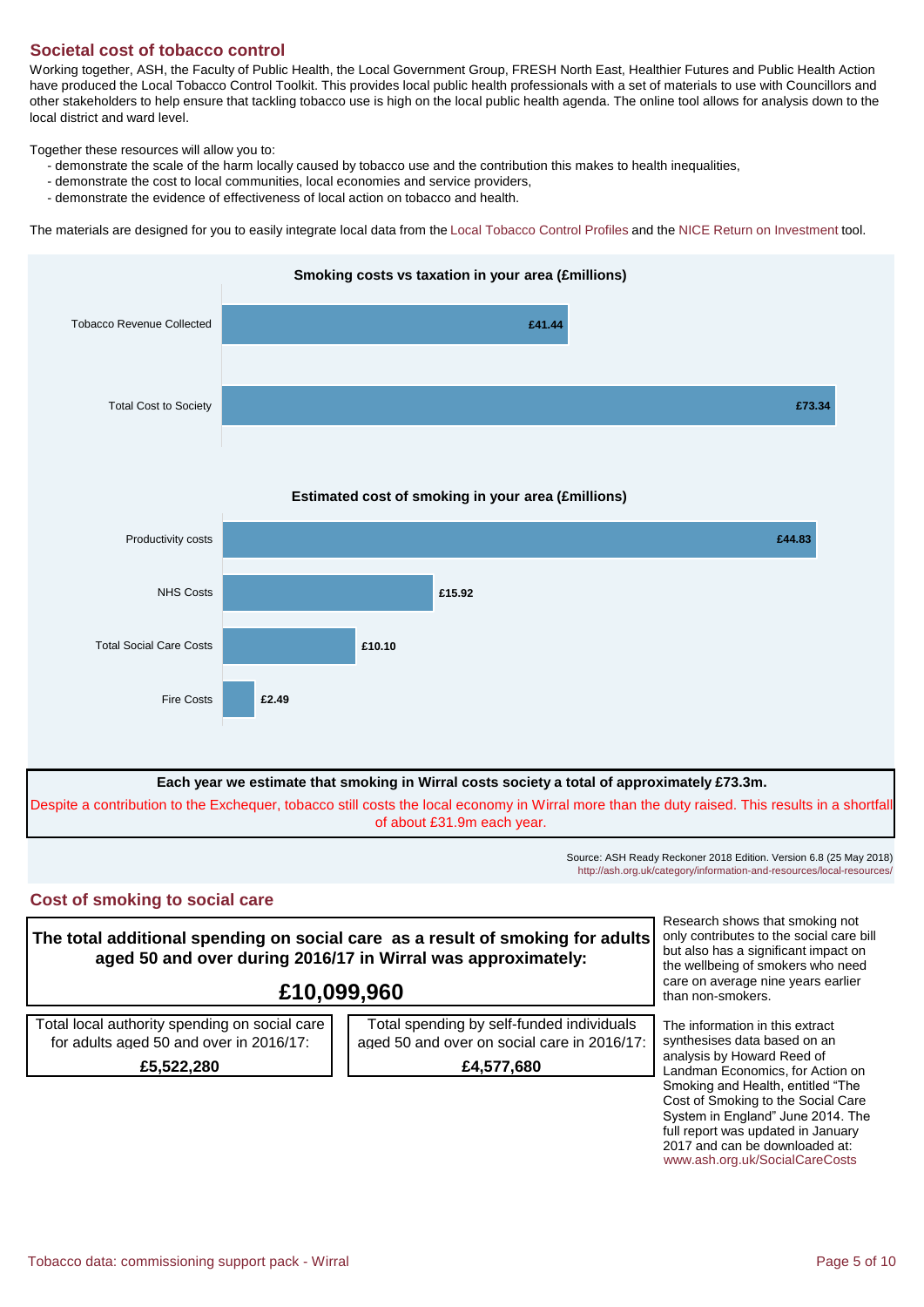# **Local stop smoking services**

Stop smoking services are a key component of highly cost-effective tobacco control strategies at local and national level. Targeted, high-quality stop smoking services are essential to the reduction of health inequalities for local populations. All health and social care services can play a key role in identifying smokers and referring people to stop smoking services. For those people who are not ready, willing, or able to stop in one step, harm reduction interventions can support them in moving closer to becoming smokefree. Specialist interventions provided by trained practitioners are the most effective way of quitting smoking successfully. The quality of services has remained consistently high (51%), with services supporting 274,021 people during 2017/18, 138,426 of whom were successful at 4 weeks.

#### **Stop Smoking Service Data**

This data enables local authorities to benchmark their performance and identify which treatment settings and intervention types are consistently getting the best results.

|                                                                                            | Local                  |       |       |       |                      | <b>National</b>                                                 | Comparison of 17/18 local and                                                                                     |
|--------------------------------------------------------------------------------------------|------------------------|-------|-------|-------|----------------------|-----------------------------------------------------------------|-------------------------------------------------------------------------------------------------------------------|
|                                                                                            | 2017/2018<br>2016/2017 |       |       |       | 2017/2018            | <b>National data</b>                                            |                                                                                                                   |
| (Adult current smokers, APS 2017)<br>18+ smoking population                                |                        | 15.7% |       | 15.9% |                      | 15%                                                             |                                                                                                                   |
| Number setting a quit date per 100,000 smokers<br>aged 16 and over                         | 5,494                  |       | 7,330 |       | ▲                    | 4,119                                                           |                                                                                                                   |
| Number of successfully quit (self-report) per<br>100,000 of smoking population aged 16 and | 2,914                  |       | 3,594 |       | ▲                    | 2,081                                                           |                                                                                                                   |
| Number setting a quit date                                                                 | 2,253                  |       | 3,063 |       | ▲                    | 274,021                                                         |                                                                                                                   |
| Number not known/lost to follow up                                                         | 338                    | 15%   | 318   | 10%   | ▼                    | 23%                                                             |                                                                                                                   |
| Number of successful quitters (self-report)                                                | 1,195                  | 53%   | 1,502 | 49%   | ▼                    | 51%                                                             |                                                                                                                   |
| Number who had successful quit (self-report),<br>confirmed by CO validation                | 717                    | 32%   | 990   | 32%   | ▲                    | 36%                                                             |                                                                                                                   |
| Number of pregnant women setting a quit date                                               | 136                    |       | 151   |       | ▲                    | 13,712                                                          |                                                                                                                   |
| Number not known/lost to follow up                                                         | 22                     | 16%   | 18    | 12%   | ▼                    | 26%                                                             |                                                                                                                   |
| Number of successful quitters (self-report)                                                | 47                     | 35%   | 50    | 33%   | ▼                    | 45%                                                             |                                                                                                                   |
| Number who had successful quit (self-report),<br>confirmed by CO validation                | 32                     | 24%   | 30    | 20%   | $\blacktriangledown$ | 27%                                                             |                                                                                                                   |
| : Data unavailable in source<br>* Data suppressed in source                                |                        |       |       |       |                      | https://digital.nhs.uk/data-and-<br>smoking-services-in-england | 'Source: Statistics on NHS Stop Smoking Services:<br>information/publications/statistical/statistics-on-nhs-stop- |

#### **E-cigarettes and quit smoking support**

E-cigarettes have become the most popular stop smoking aid in England. There is growing evidence that they can be effective in helping smokers to quit, particularly when combined with behavioural support from local stop smoking services. Currently, there are no medicinally licensed e-cigarettes available on the market and they cannot be prescribed for smoking cessation. However stop smoking services are encouraged to be open to smokers who want to use an e-cigarette in their quit attempt, and to provide the expert support that will give them the best chance of stopping smoking successfully.



Any use of quit aids during quit attempt, groups are not exclusive.

[http://ww](http://www.smokinginengland.info/latest-statistics/)w.smokinginengland.info/latest-statistics/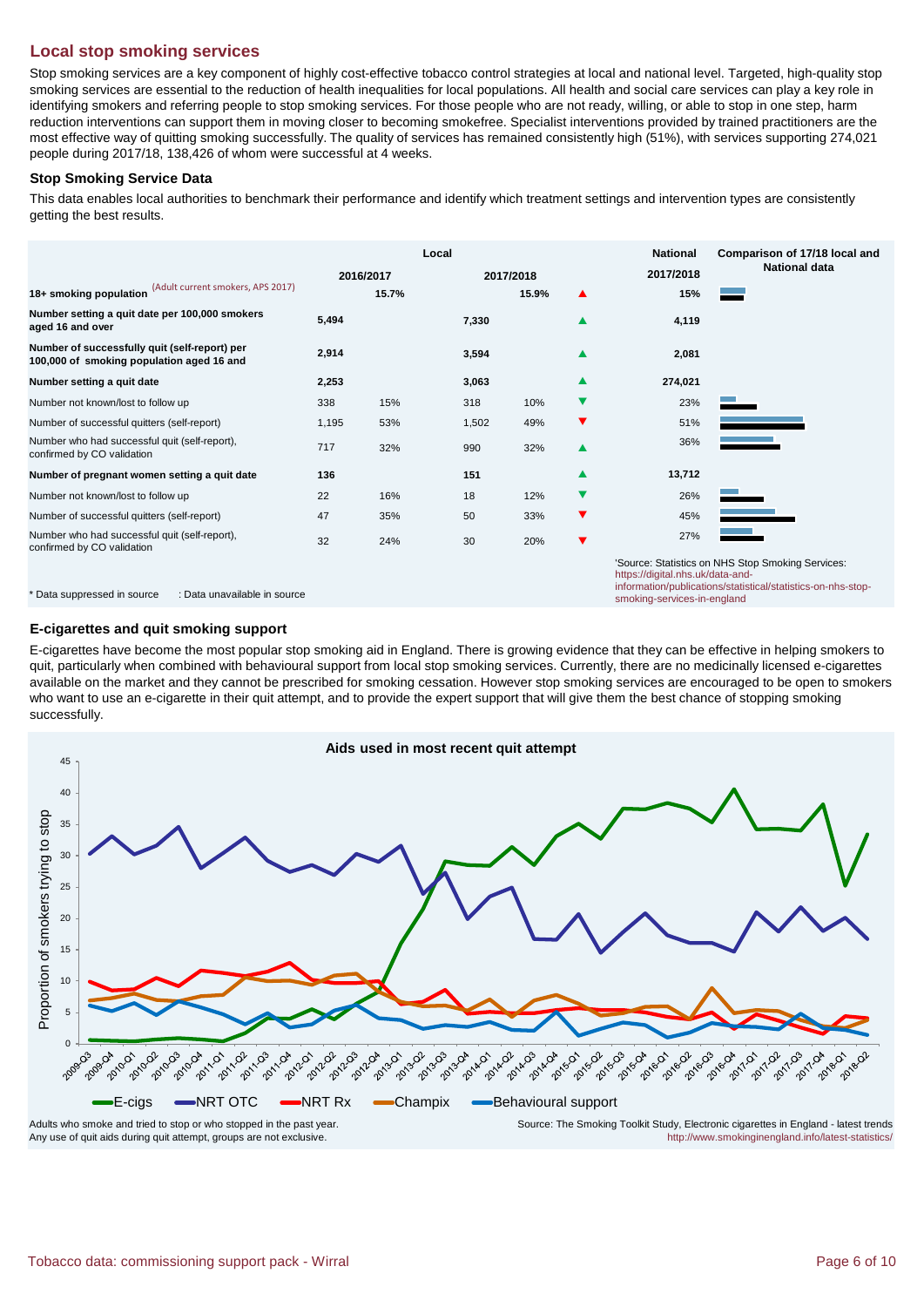# **Smokers within the healthcare system**

Savings to the NHS can be accelerated by treating tobacco dependence as an essential part of care plans for patients. This can be achieved by a whole hospital approach as per NICE PH48 guidance by: 1) screening and recording smoking status during every patient episode; 2) providing immediate access to nicotine replacement therapy (NRT) and or pharmacotherapies; 3) enabling smokers to access specialist in-situ support to quit; 4) automatic e-referral for intensive behavioural support and other specialist treatment; 5) training of healthcare staff to deliver interventions; and 6) making secondary care settings smokefree.

The new Tobacco Control Plan for England focuses on the need for local health and care systems to support NHS users to become smokefree; underpinned by the NHS Mandate on Prevention and th[e National CQUIN for Acute and Mental Health providers](https://www.england.nhs.uk/publication/preventing-ill-health-cquin-supplementary-guidance/)<sup>11</sup>. A new report from the Royal College of Physcians argues that responsibility for treating smokers lies with the clinician who sees them, and that our NHS should be delivering default, opt-out, systematic interventions for all smokers at the point of service contact<sup>12</sup>.

#### **Smoking in Pregnancy**

Addressing smoking in pregnancy should be a focus for all localities as this impacts on a range of issues related to health, inequalities and child development. NICE has produced guidance on how best to support women to stop smoking in pregnancy<sup>13</sup>. Smoking during pregnancy causes up to 2,200 premature births, 5,000 miscarriages and 300 perinatal deaths every year in the UK.

|                                                                   |     | Local | <b>National</b> |
|-------------------------------------------------------------------|-----|-------|-----------------|
| Smoking at time of delivery (2016/17)<br>Denominator: Maternities | 348 | 12.0% | 65.023<br>10.7% |
| Low weight live births (2016)<br>Denominator: Live births         | 74  | 2.4%  | 16.788<br>2.8%  |
| Stillbirths <sup>(2017)</sup><br>Denominator: Live births         | 9   | 0.3%  | 2.679<br>0.4%   |
| Neonatal deaths (North West, 2017)<br>Mortality rates, see source | 287 | 3.4   | 1.857<br>2.9    |
|                                                                   |     |       |                 |

#### **Cessation in Acute Secondary Care Settings**

Initiating treatment for tobacco dependence in hospital is critical but success will depend on continuing care after discharge. Patients who smoke should leave hospital with a clear treatment plan to address their tobacco dependence.

|                                                                                        | Local        | <b>National</b> | Source: https://digital.nhs.uk/data-and-                                                                                 |  |
|----------------------------------------------------------------------------------------|--------------|-----------------|--------------------------------------------------------------------------------------------------------------------------|--|
| Interventions in Secondary Care <sup>(2017/18)</sup><br>Denominator: All interventions | 15.8%<br>484 | 2.9%<br>7.898   | information/publications/statistical/statistic<br>s-on-nhs-stop-smoking-services-in-<br>england/april-2017-to-march-2018 |  |
| Smoking attributable hospital admissions<br>(2016/17 rate per 100,000)                 | 1873         | 1685            | Source: https://fingertips.phe.org.uk/                                                                                   |  |
| Cost per capita of smoking attributable<br>hospital admissions <sup>(2016/17)</sup>    | 32.4         | 28.4            | Source: https://fingertips.phe.org.uk/                                                                                   |  |
| <b>Emergency hospital admissions for COPD</b><br>(2016/17 rate per 100,000)            | 560          | 417             | Source: https://fingertips.phe.org.uk/                                                                                   |  |

#### **Cessation in Mental Health Settings**

People with mental health problems smoke significantly more and are more dependent on nicotine than the population as a whole, with levels about three times those observed in the general population. It is recognised that admission to a secure mental health unit can be an opportunity to intervene to reduce smoking and that interventions are welcomed and effective. Supporting individuals to stop smoking while receiving NHS care represents a significant opportunity to close the gap in morbidity and mortality, between those people experiencing mental health conditions, and the general population.

|                                                                                      | Local |              | <b>National</b>                                                        |                                                                                            |
|--------------------------------------------------------------------------------------|-------|--------------|------------------------------------------------------------------------|--------------------------------------------------------------------------------------------|
| Interventions in MH Acute <sup>(2017/18)</sup><br>Denominator: All interventions     |       | 252          | 0.09%                                                                  | Source: https://digital.nhs.uk/data-and-<br>information/publications/statistical/statistic |
| Interventions in MH Community <sup>(2017/18)</sup><br>Denominator: All interventions |       | 256<br>0.09% | s-on-nhs-stop-smoking-services-in-<br>england/april-2017-to-march-2018 |                                                                                            |
| Smoking prevalence in adults with<br>serious mental illness <sup>(2014/15)</sup>     | 41.3% |              | 40.5%                                                                  | Source: https://fingertips.phe.org.uk/                                                     |

#### **Tools & Resources**

PHE has published NICE PH48 self-assessment tools for both Mental Health and Acute Trusts. This and other useful resources can be found at:

[https://w](https://www.gov.uk/government/publications/smoking-cessation-in-secondary-care-acute-and-maternity-settings)ww.gov.uk/government/publications/smoking-cessation-in-secondary-care-acute-and-maternity-settings

[https://w](https://www.gov.uk/government/publications/smoking-cessation-in-secondary-care-mental-health-settings)ww.gov.uk/government/publications/smoking-cessation-in-secondary-care-mental-health-settings

[Royal College of Physicians. Hiding in plain sight: treating tobacco dependency in the NHS. London: RCP, 2018.](https://www.rcplondon.ac.uk/projects/outputs/hiding-plain-sight-treating-tobacco-dependency-nhs)

[National Centre for Smoking Cessation and Training; including the clinical case for proving stop smoking support to hospitalised patients](http://www.ncsct.co.uk/pub_secondary-care-resources.php)

[London Clinical Senate programme: Helping Smokers Quit: Adding value to every clinical contact by treating tobacco dependence](http://www.londonsenate.nhs.uk/helping-smokers-quit/)

Tobacco data: commissioning support pack - Wirral Page 7 of 10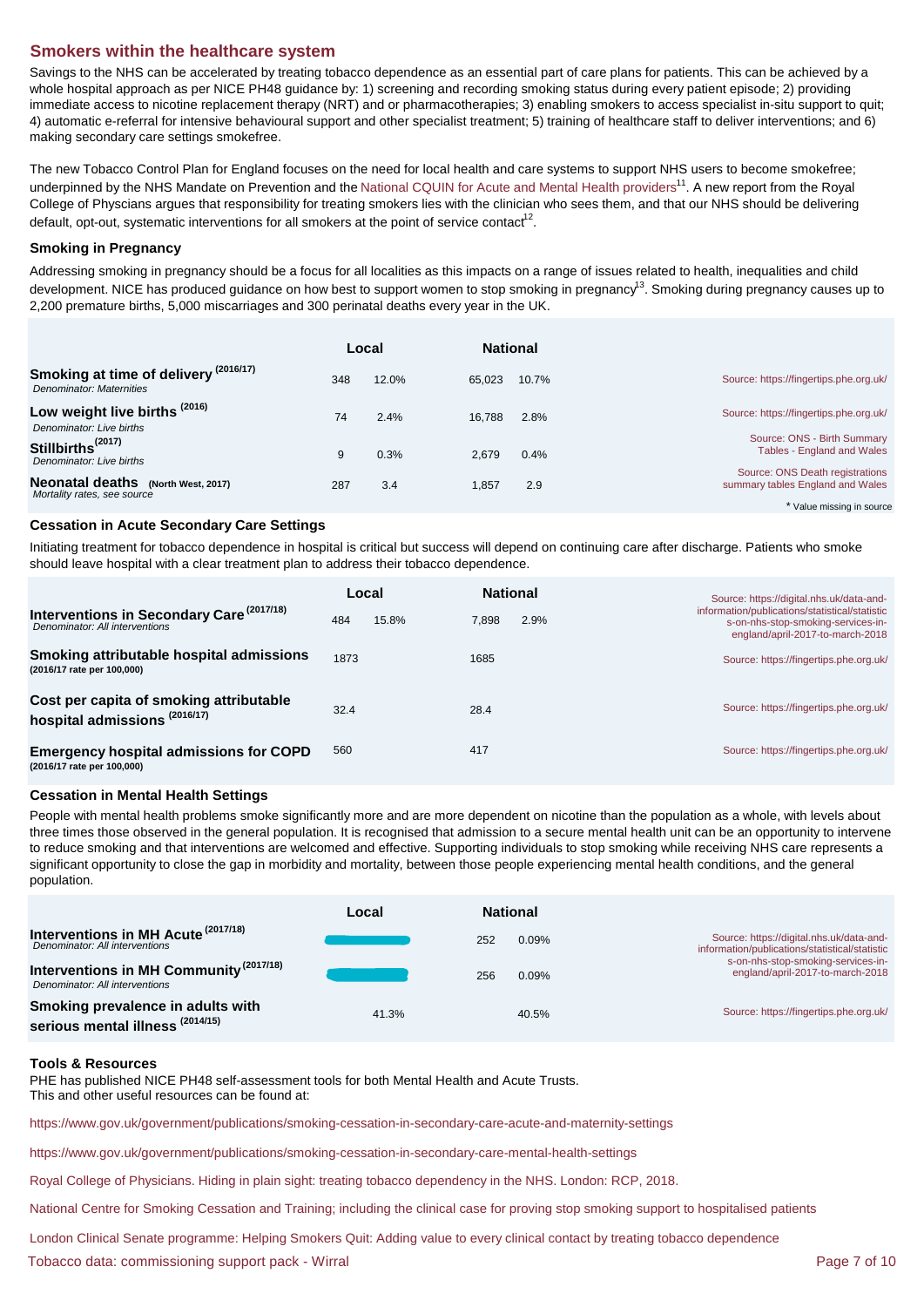# **Local knowledge and intelligence service (LKIS)**

The Local Knowledge and Intelligence Service (LKIS) is one of the six functional areas within the Knowledge and Intelligence Division, and part of the Chief Knowledge Officer Directorate in PHE. They support the development and use of nationwide health intelligence tools and resources. There is a single point of access to all PHE data and analysis tools:

[www.go](http://www.gov.uk/guidance/phe-data-and-analysis-tools)v.uk/guidance/phe-data-and-analysis-tools

This includes Public Health Profiles on over 20 topics such as the Public Health Outcomes Framework, Children and Young People, Mental Health, Cardiovascular Disease, and other tools such as Local Health and Spend and Outcomes Tool (SPOT).

If you have a specific request for support please contact your local team: LKISNorthWest@phe.gov.uk



# **Local tobacco control profiles**

Th[e Local Tobacco Control Profiles for England p](https://fingertips.phe.org.uk/profile/tobacco-control)rovides a snapshot of the extent of tobacco use, tobacco related harm, and measures being taken to reduce this harm at a local level. These profiles have been designed to help local government and health services to assess the effect of tobacco use on their local populations. They will inform commissioning and planning decisions to tackle tobacco use and improve the health of local communities. The online tool allows you to compare your local authority against other local authorities in the region and against the England average. The tobacco control profiles are part of a series of products produced by Public Health England providing local data alongside national comparisons to support local health improvement.

| <b>Tobacco Control Profiles</b>                                                                          | Period                   | Local<br>value          | Eng.<br>Value | Eng.<br>Worst                                                                                                  | <b>England range</b> | Eng.<br>Best |
|----------------------------------------------------------------------------------------------------------|--------------------------|-------------------------|---------------|----------------------------------------------------------------------------------------------------------------|----------------------|--------------|
| Smoking prevalence in adults - current smokers (APS)                                                     | 2017                     | 15.9%                   | 14.9%         | 23.1%                                                                                                          | $\bullet$            | 8.1%         |
| Smoking prevalence in adults in routine and manual                                                       | 2017                     | 24.3%                   | 25.7%         | 38.9%                                                                                                          | $\bullet$            | 13.9%        |
| Successful quitters at 4 weeks                                                                           | 2016/17                  | 2,914                   | 2,248         | 36                                                                                                             | $\circ$              | 5,529        |
| Successful quitters (CO validated) at 4 weeks                                                            | 2016/17                  | 1,748                   | 1,627         | 23                                                                                                             | lo                   | 4,246        |
| Completeness of NS-SEC recording by Stop Smoking<br>Services                                             | 2016/17                  | 98.1%                   | 91.2%         | 12.2%                                                                                                          | $\circ$              | 100%         |
| Smoking status at time of delivery                                                                       | 2016/17                  | 12.0%                   | 10.7%         | 28.1%                                                                                                          |                      | 2.3%         |
| Low birth weight of term babies                                                                          | 2016                     | 2.4%                    | 2.8%          | 5.2%                                                                                                           | $\circ$              | 1.3%         |
| Lung cancer registrations                                                                                | $2014 - 16$              | 92.5                    | 78.6          | 155.4                                                                                                          | $\bullet$            | 37.3         |
| Oral cancer registrations                                                                                | $2014 - 16$              | 18.6                    | 14.7          | 24.8                                                                                                           | $\bullet$            | 10.8         |
| Deaths from lung cancer                                                                                  | 2014 - 16                | 66.1                    | 57.7          | 109.8                                                                                                          | $\bullet$            | 32.6         |
| Deaths from chronic obstructive pulmonary disease                                                        | $2014 - 16$              | 64.9                    | 52.2          | 102.3                                                                                                          | $\bullet$            | 29.4         |
| Smoking attributable mortality                                                                           | $2014 - 16$              | 318.2                   | 272.0         | 499.3                                                                                                          | $\bullet$            | 162.5        |
| Smoking attributable deaths from heart disease                                                           | 2014 - 16                | 26.2                    | 26.5          | 59.3                                                                                                           |                      | 15.6         |
| Smoking attributable deaths from stroke                                                                  | $2014 - 16$              | 10.8                    | 8.8           | 18.8                                                                                                           | $\circ$              | 3.7          |
| Smoking attributable hospital admissions                                                                 | 2016/17                  | 1,873                   | 1,685         | 3,116                                                                                                          | $\bullet$            | 969          |
| Cost per capita of smoking attributable hospital<br>admissions                                           | 2016/17                  | 32.4                    | 28.4          | 45.5                                                                                                           | $\circ$              | 15.4         |
| Cost per quitter                                                                                         | 2016/17                  | £521                    | £493          | £20,172                                                                                                        |                      | £67          |
| Indicative tobacco sales figures (£ millions)                                                            | 2013                     | £92                     | £15,446       |                                                                                                                |                      |              |
| Compared with benchmark ● Better ● Similar ● Worse<br>Low $\circ$ $\circ$ $\circ$ $\circ$ $\bullet$ High | <b>Benchmark Value</b>   |                         |               |                                                                                                                |                      |              |
| * Value missing in source                                                                                | Worst<br>25th Percentile | 75th Percentile<br>Best |               | Source: Local Tobacco Control Profiles (September 18)<br>https://fingertips.phe.org.uk/profile/tobacco-control |                      |              |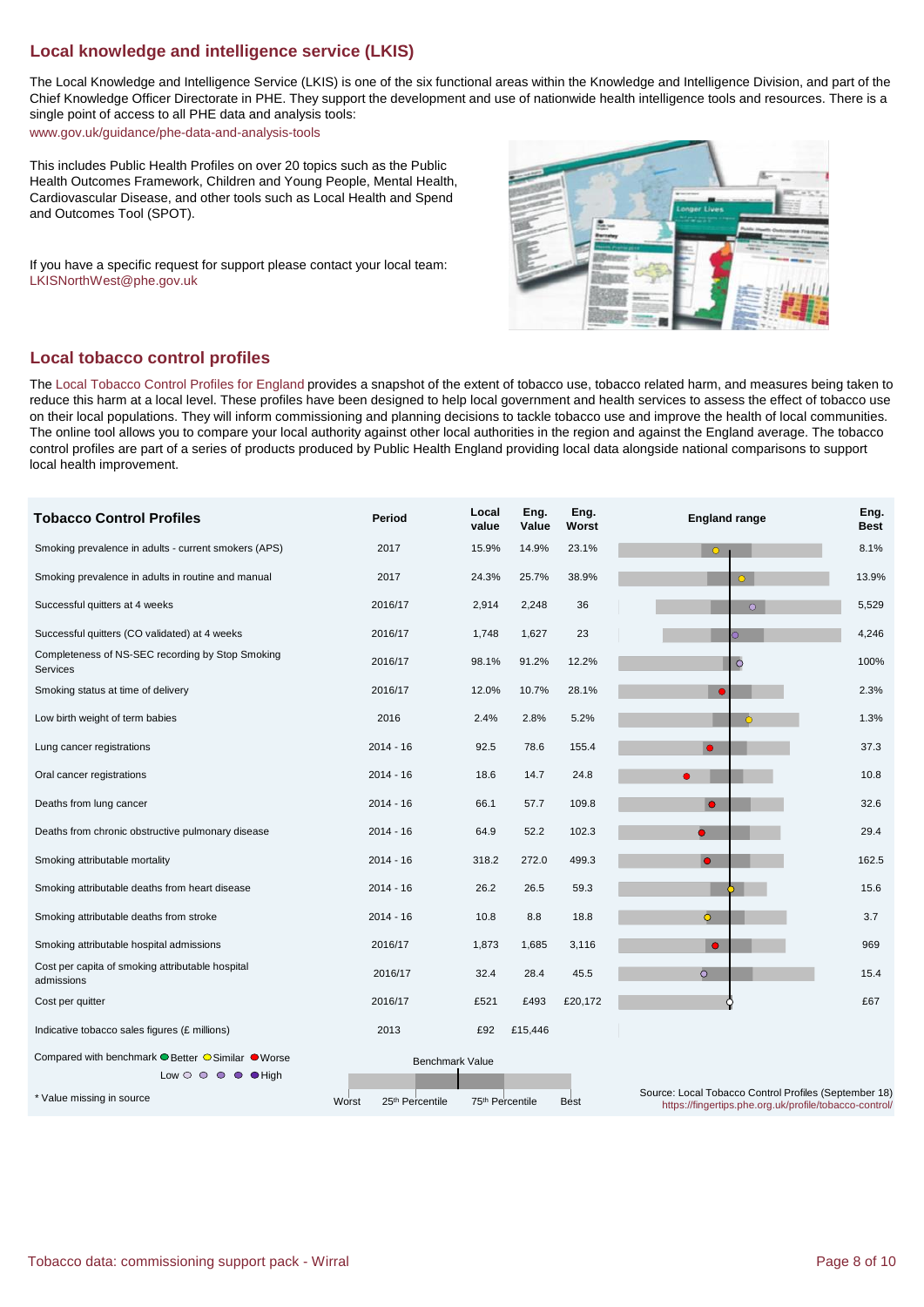# **Investment & value for money**

The NICE tobacco return on investment tool has been developed to help decision making in tobacco control at local and sub-national levels. The tool evaluates a portfolio of tobacco control interventions and models the economic returns that can be expected across different payback timescales. Different interventions, including pharmacotherapies and support and advice, can be mixed and matched to see which intervention portfolio or package provides the best 'value for money', compared with 'no-services' or any other specified package. It also demonstrates the significant added value and return from GPs providing brief interventions and investing in sub-national activity.

The following is an example analysis for Wirral. It assumes that Wirral commissions NICE-approved services and that the provision matches the expected NICE-recognised levels of effectiveness. The following example models the potential returns of additional investment in sub-national programmes.

| <b>Example Scenario: investment in a sub-national control programme</b>                                               |  |  |  |  |  |
|-----------------------------------------------------------------------------------------------------------------------|--|--|--|--|--|
| Example investment cost for local stop smoking service (LSSS) interventions: £758,642                                 |  |  |  |  |  |
| Number of quitters per 1,000 smokers expected as a result of LSSS interventions: 36                                   |  |  |  |  |  |
| Additional investment required for sub-national programme at £0.41 per capita: £0.77                                  |  |  |  |  |  |
| Number of additional quitters per 1,000 smokers expected as a result of sub-national programme: 28                    |  |  |  |  |  |
| Total number of additional quitters expected locally as a result of LSSS interventions + sub-national programme: 65   |  |  |  |  |  |
| 52.21 S year returns expected as a result of LSSS interventions + sub-national programme for every £1 invested: £2.21 |  |  |  |  |  |

The tool also allows commissioners to define a specific sub-population and target interventions accordingly; whether that be a priority population such as smokers in the healthcare system, a particular geography or a specific demographic.

[https://w](https://www.nice.org.uk/About/What-we-do/Into-practice/Return-on-investment-tools/Tobacco-Return-on-Investment-tool)ww.nice.org.uk/About/What-we-do/Into-practice/Return-on-investment-tools/Tobacco-Return-on-Investment-tool The above scenario is provided as an example only; localities are invited to use the tool to comprehensively replicate their currently commissioned package of interventions against the NICE baseline. The above example gives an indication of returns over a five year period; increased returns are demonstrated by running the analysis for ten years and lifetime scenarios. The tool can be downloaded via the NICE website or at:

# **Spend and outcome tool - SPOT**

The Spend and Outcome Tool (SPOT) gives an overview of spend and outcomes across key areas of business. Local authority data for 2015 has been refreshed and clinical commissioning data for 2015 has been included. SPOT includes a large number of measures of spend and outcomes from several different frameworks. Similar organisations can be compared using a range of benchmarks and potential areas for further investigation identified. You can download a PDF factsheet for each local authority or clinical commissioning group. There is also an interactive spreadsheet that allows you to explore the data in detail.



The tool can be accessed at[: www.yhpho.org.uk/](http://www.yhpho.org.uk/default.aspx?RID=49488)

Legend: Wirral Other metropolitan districts All other local authorities